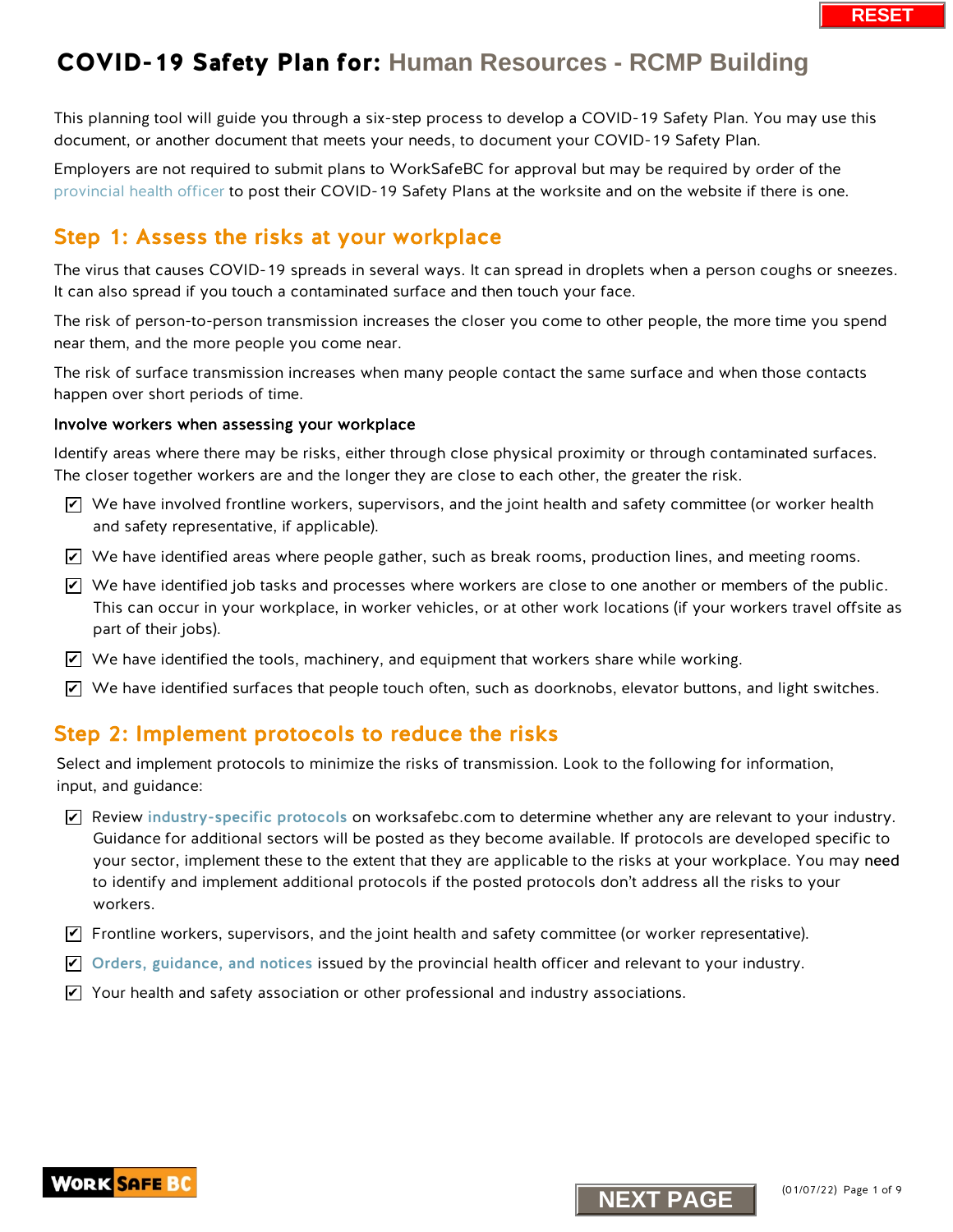Different protocols offer different levels of protection. Wherever possible, use the protocol that offers the highest level of protection. Consider controls from additional levels if the first level isn't practicable or does not completely control the risk. You will likely need to incorporate controls from various levels to address the risk at your workplace.



First level protection (elimination) — Limit the number of people in your workplace where possible by implementing work-from-home arrangements, establishing occupancy limits, rescheduling work tasks, or other means. Rearrange work spaces to ensure that workers are at least 2 m (6 ft.) from co-workers, customers, and members of the public.

Second level protection (engineering controls) — If you can't always maintain physical distancing, install [barriers](https://www.worksafebc.com/en/resources/health-safety/information-sheets/covid-19-health-safety-designing-effective-barriers?lang=en) such as plexiglass to separate people.

Third level protection (administrative controls) — Establish rules and guidelines, such as posted [occupancy limits](https://www.worksafebc.com/en/resources/health-safety/posters/help-prevent-spread-covid-19-occupancy-limit?lang=en) for shared spaces, designated delivery areas, cleaning practices, and one-way doors and walkways to keep people physically separated.

Fourth level protection (PPE) — Masks are an important tool in the prevention of COVID-19 transmission. Implement mask policies appropriate to your workplace and ensure that they are in alignment with orders or guidance from the [provincial health officer.](https://www2.gov.bc.ca/gov/content/health/about-bc-s-health-care-system/office-of-the-provincial-health-officer/current-health-topics/covid-19-novel-coronavirus) Ensure that masks are [selected and used](http://www.bccdc.ca/health-info/diseases-conditions/covid-19/prevention-risks/masks) appropriately. Signage is available on [using masks](https://www.worksafebc.com/en/resources/health-safety/information-sheets/covid-19-health-safety-selecting-using-masks?lang=en)  [correctly](https://www.worksafebc.com/en/resources/health-safety/posters/help-prevent-spread-covid-19-how-to-use-mask?lang=en).



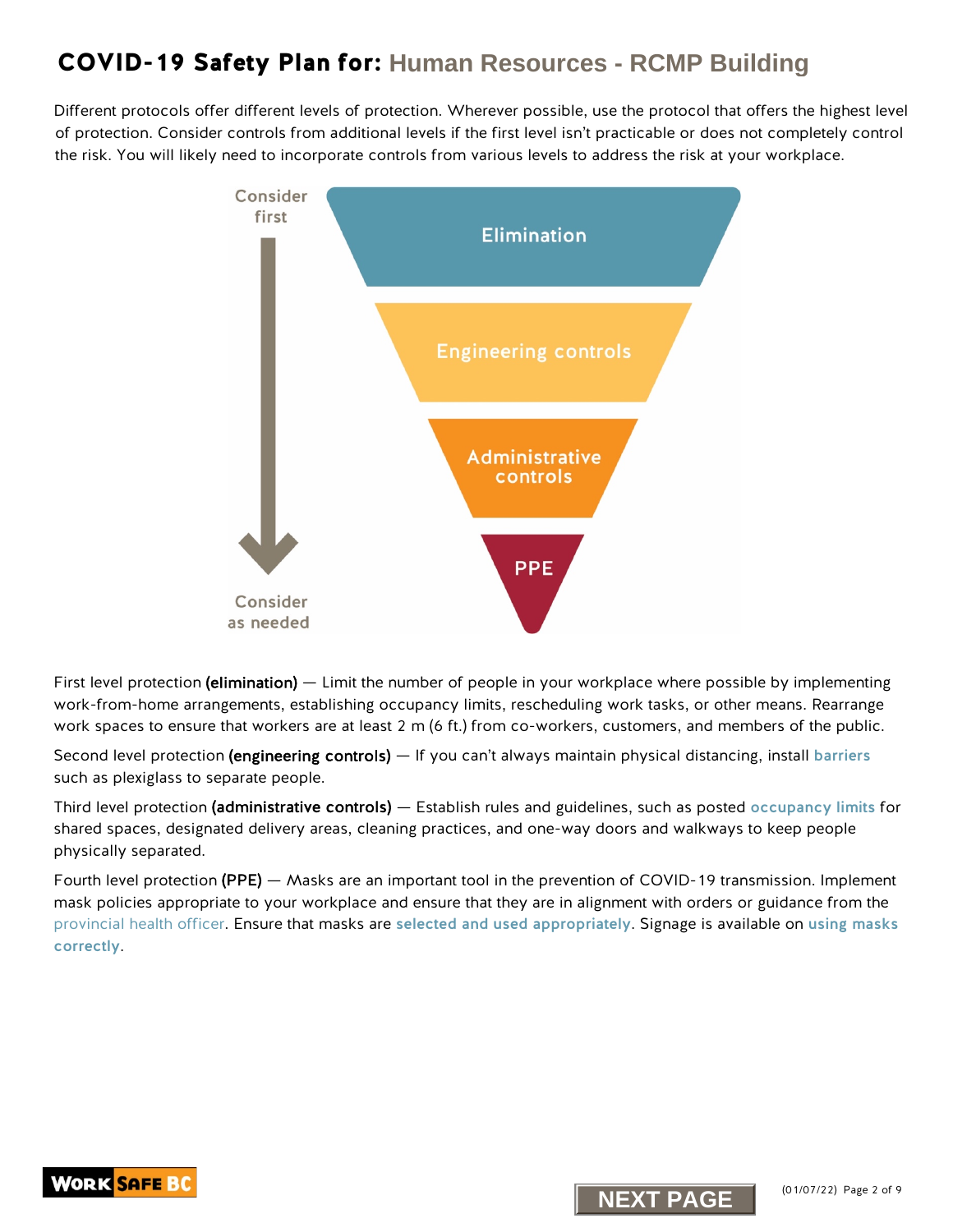#### First level protection (elimination): Limit the number of people at the workplace and ensure physical distance whenever possible

- $\blacktriangleright$  We have established and posted an occupancy limit for our premises. Limiting the number of people in a workplace is an important way to ensure physical distancing is maintained. Some sectors may have requirements for occupancy limits prescribed by the [provincial health officer. F](https://www2.gov.bc.ca/gov/content/health/about-bc-s-health-care-system/office-of-the-provincial-health-officer/current-health-topics/covid-19-novel-coronavirus)or other employers, an occupancy limit that provides at least 5 square metres of unencumbered floor space per person (workers and patrons) may provide a sensible approach for determining maximum occupancy.
- $\blacktriangledown$  In order to reduce the number of people at the worksite, we have considered work-from-home arrangements, virtual meetings, rescheduling work tasks, and limiting the number of customers and visitors in the workplace.
- $\Psi$  We have [established and posted occupancy limits](http://www.worksafebc.com/en/resources/health-safety/posters/help-prevent-spread-covid-19-occupancy-limit?lang=en) for common areas such as break rooms, meeting rooms, change rooms, washrooms, and elevators.
- $\blacktriangleright$  We have implemented measures to keep workers and others at least 2 metres apart, wherever possible. Options include revising work schedules and reorganizing work tasks. <u>Mevie implemented</u> measures to keep workers and others at least 2 metres apart,<br>
Ne have implemented measures to keep workers and reorganizing work tasks.<br> **AME: 2022-01-12**<br> **AME: 2022-01-12**<br> **AME: 2022-01-12**<br> **NATE:**

#### Measures in place **UPDATE: 2022-01-12**

- Alternating work schedules have been offered to staff where at all possible to accommodate safe distancing

- Occupancy limit signs have been placed on office and room doors to reduce the number of staff in smaller areas
- Floor signs have been placed in common areas to remind employees of a safe working distance

- Victim Services call-outs have been limited to phone contact only. In person visits and meetings have been suspended

- Photocopier is programmed to enable 'Secure Printing' which allows staff to approach the photocopier when safe to do so and print all jobs at once

- Computers are programmed to 'fax' directly from each desk thus reducing the need to use the common equipment

- Staff have been encouraged/trained to e-sign documents thus reducing the need to handle and share paper between employees

- Staff are encouraged to communicate internally by dialling individual locals to reduce face to face communications

- Microsoft Teams has been downloaded to all workstations and staff are encouraged to communicate electronically to reduce foot traffic

- Cash is no longer accepted as payment for services

- All staff have access to the RCMP COVID-19 policies and guidelines through The Wave & RCMP intranet
- Division Emergency Operations Centre (DEOC) emails COVID Fast Facts to all employees regularly
- Common areas have been defined by the CHRO

- All staff who were recalled from home and are now required to work in the office five days per week due to operational requirements

- Shared food items in bulk containers in the canteen have been removed and will not be replaced in the forseeable future.

- Mask wearing policy reverted back from 'recommended' to 'required'. Mask quality upgraded from cloth masks to 3-ply medical grade.

- Mandatory vaccinations required for all staff & contractors working within the RCMP building
- Reinstatement of sanitization of high touch in high traffic areas such as frount counter, kitchen & washrooms
- Detachment gym reduced to single occupancy and equipment must be cleaned before and after each use



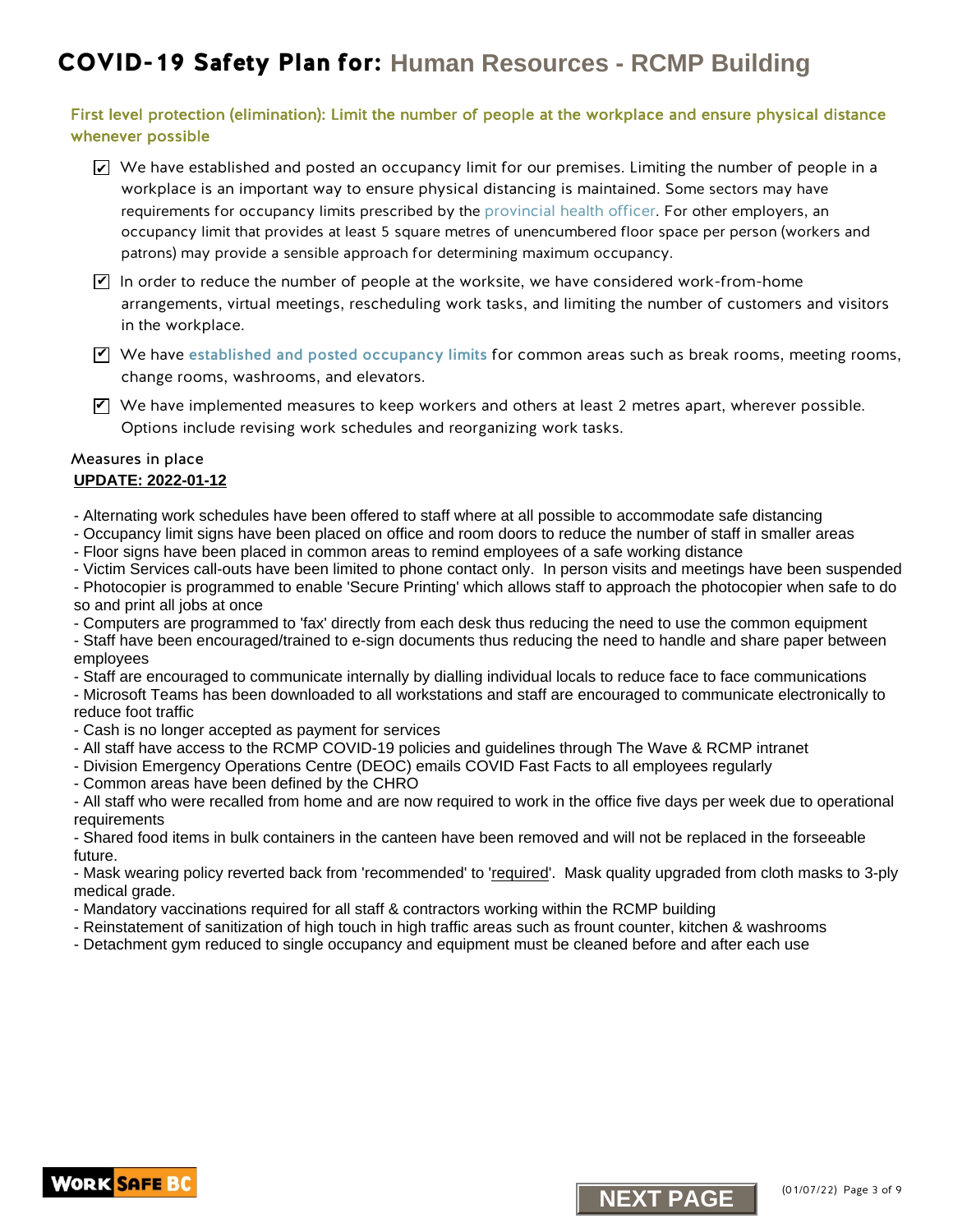#### Second level protection (engineering): Barriers and partitions

- We have installed [barriers](https://www.worksafebc.com/en/resources/health-safety/information-sheets/covid-19-health-safety-designing-effective-barriers?lang=en) where workers can't keep physically distant from co-workers, customers, or others.
- $\blacktriangleright$  We have included barrier cleaning in our cleaning protocols.
- $\blacktriangleright$  We have installed the barriers so they don't introduce other risks to workers (e.g., barriers installed inside a vehicle don't affect the safe operation of the vehicle). X <sup>Ne have</sup> installed barriers where workers can't keep physically distant from co-work<br>
2 We have installed barrier cleaning in our cleaning protocols.<br>
2 We have installed the barriers of their value of the reduction<br>
ve

#### Measures in place

- Plexiglass partitions have been placed between employee workstations to increase partitian height between desks
- \*July 2021 \* Plexiglass stations remain in place
- \* January 2022 \*Plexiglass stations are required to be replaced and/or repaired
- Front Counter window has been ordered closed at all times
- \*July 2021 Front Counter window may be opened if all parties have choses to keep masks on
- \* January 2022 Front Counter window required to remain closed at all times and masks required by both parties. Twice a day cleaning of high touch areas at Front Counter re-established
- The use of cash payment at the front counter will be discontinued permanently.

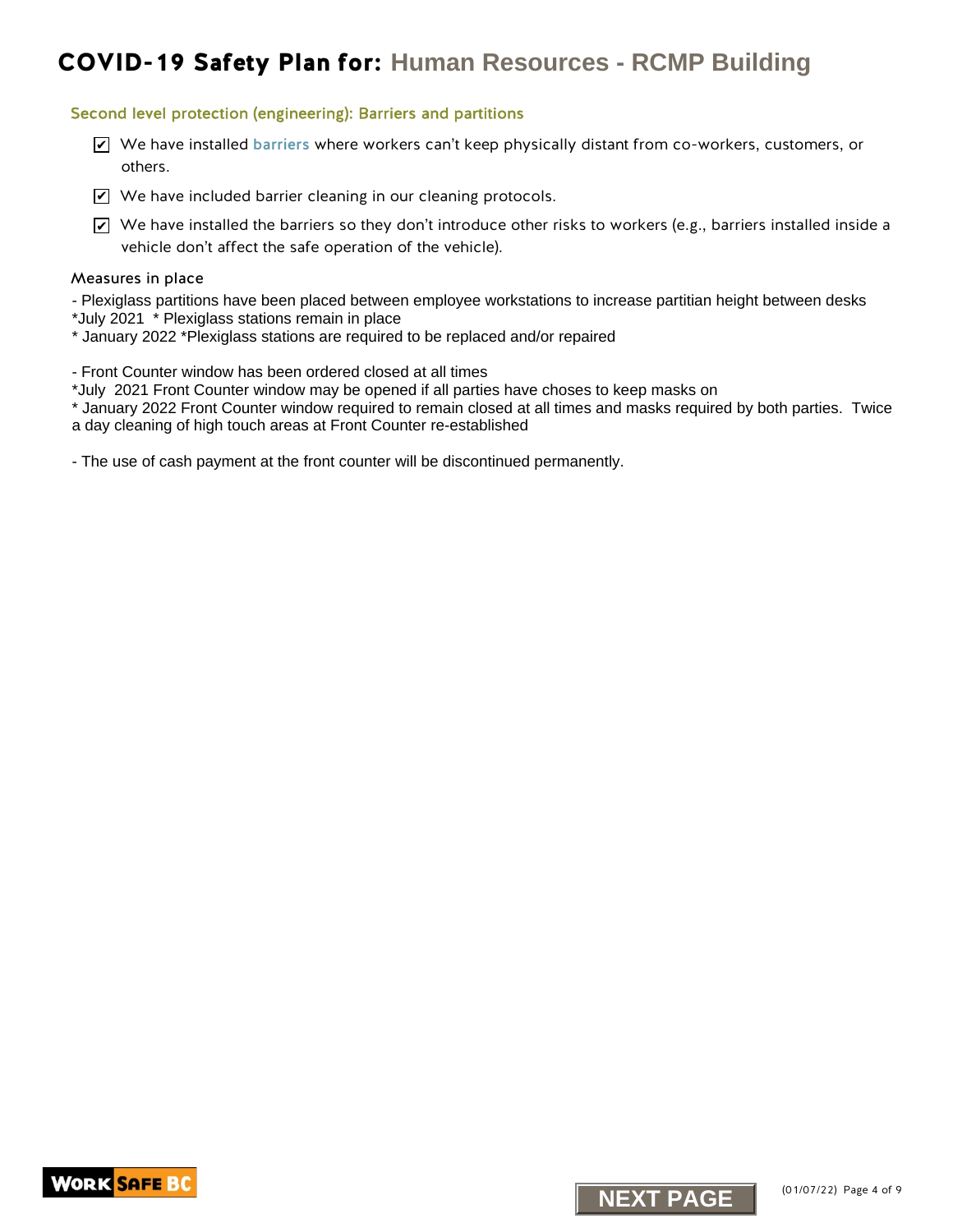#### Third level protection (administrative): Rules and guidelines

- $\trianglerighteq$  We have identified rules and guidelines for how workers should conduct themselves.
- $\blacktriangleright$  We have clearly communicated these rules and guidelines to workers through a combination of training and signage. K. We have identified rules and guidelines for how workers should conduct themselves.<br>We have clearly communicated these rules and guidelines to workers through a communicated the clear in place assume in place and guideli

#### Measures in place

- Employees have been requested to clean high touch areas minimum of twice per shift
- Police Information Checks will be mailed to applicants thus reducing the need for a return visit to pick them up
- PPE is readily available for everyone's usage

#### **UPDATE 2020-Sept-07**

Re-Opening for Civil Fingerprinting Services

- Citizens to be escorted through the office to secure fingerprinting area. Citizens are required to wear masks when entering the building

- Citizens are pre-screened via phone call prior to and again on fingerprinting date with COVID safety questions

- Staff conducting the fingerprints are required to wear gloves & mask and will set up the machine prior to allowing access to citizen to reduce the amount of close contact time.

#### **UPDATE 2020-Nov-16**

- Mask wearing made mandatory in all common areas and while moving throughout the office. Not required while stationary at one's desk

- Mandatory daily check in's implemented via text message to Manager, followed up with written form completion
- Signs have been placed at all access doors advising employees no access granted if showing any signs/symptoms
- Staff who were recalled from home a few days a week have been sent back to working from home 4-5 days per week, where possible

- Shared food items in bulk containers in the canteen have been removed and will not be replaced in the forseeable future.

- Monthly team building breakfasts have been cancelled for the forseeable future.

#### **UPDATED 2020-Nov-18**

- Municipal COVID-19 on-line Self-Screening Tool implemented for use for M/E Staff
- Mandatory screening of all contract workers stirctly enforced via manual forms completed at Front Counter

#### **UPDATED 2021-July-02**

- Mask wearing instructions changed from 'required' to 'recommended.

- Weekly team meetings reinstated while still following safe distancing measure and to be conducted outside where possible

#### **UPDATED 2022-January-12**

- Mask wearing reverted back from 'recommended' to 'required'
- Mask types upgraded from cloth to 3-ply medical grade



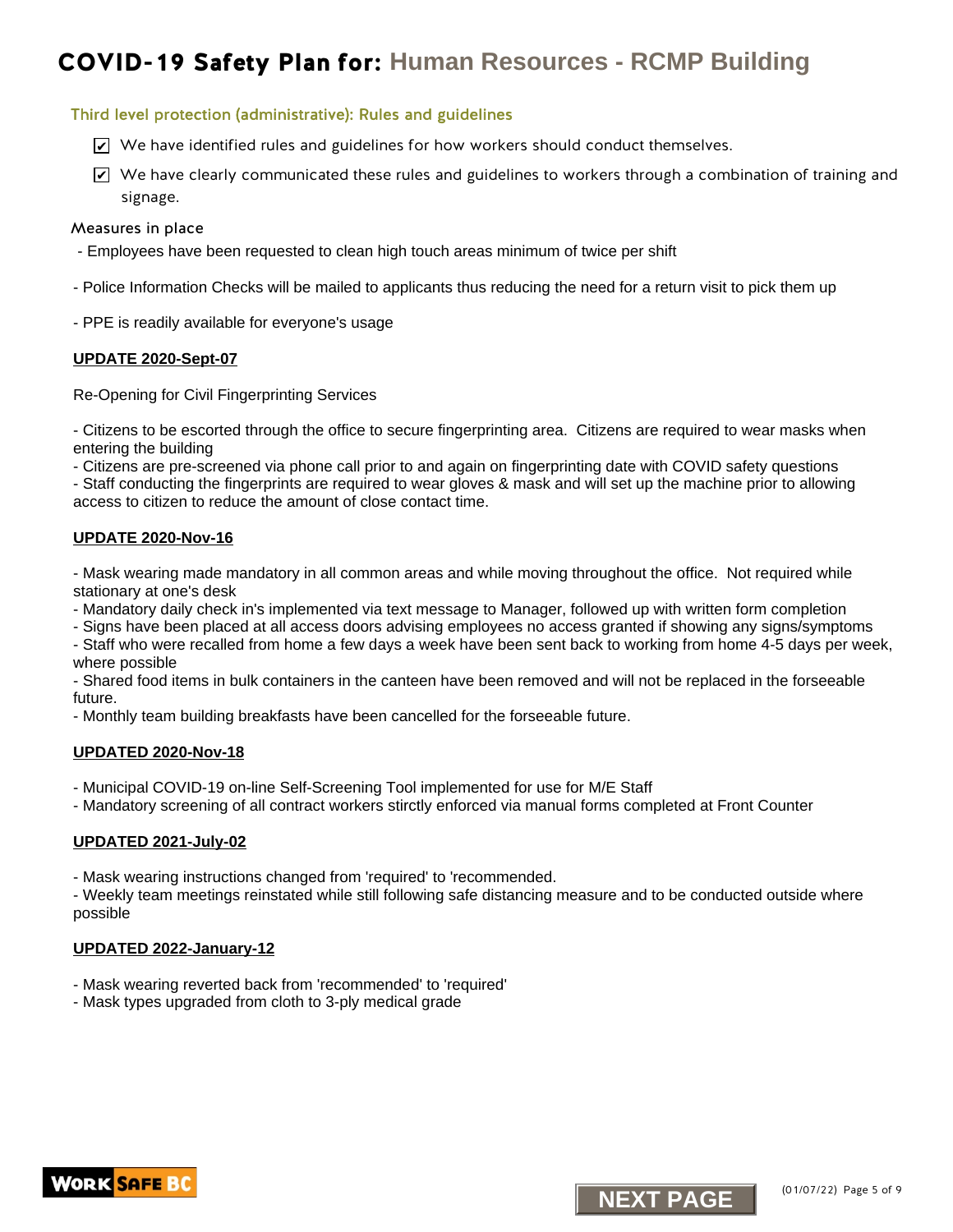#### Fourth level protection: Using masks (optional measure in addition to other control measures)

- $\triangledown$  We have a policy on the use of masks that is appropriate to the workplace, and that is in alignment with orders and guidance from the [provincial health officer.](https://www2.gov.bc.ca/gov/content/covid-19/info/restrictions) **VID-19 Safety Plan for: Human Resources - RCMP Building**<br> **Noting protection:** Using masts (optool messing in addition to other control messing)<br>
We have a policy on the use of masts (optool messing and the workplace and
- $\blacktriangledown$  Masks are [selected and used appropriately.](http://www.bccdc.ca/health-info/diseases-conditions/covid-19/prevention-risks/masks) [Signage](https://www.worksafebc.com/resources/health-safety/posters/prevent-spread-communicable-disease-how-to-use-mask?lang=en) is available for workers on using masks correctly.
- $\mathbf Z$  We have provided workers information on the proper use of masks.

#### Measures in place

- Mandatory RCMP online course for all staff "Infectious Diseases & Pandemic" which covers proper use of PPE equipment

- PPE is available for staff to use in the event they are required to be in a small space with another co-worker (such as a police vehicle). These situations are rare and every effort is made to avoid being in these environments.

#### **UPDATE 2020-Sept-07**

Re-Opening for Civil Fingerprinting Services

- Citizens to be escorted through the office to secure fingerprinting area. Citizens are required to wear masks when entering the building

- Citizens are pre-screened via phone call prior to and again on fingerprinting date with COVID safety questions

- Staff conducting the fingerprints are required to wear gloves & mask and will set up the machine prior to allowing access to citizen to reduce the amount of close contact time.

#### **UPDATE 2020-Nov-16**

- Information was shared with employees to encourage them to use only 3-layer masks as the single layer masks have proven to be less effective.

- RCMP bulletin advising non-medical masks are not to replace proper PPE equipment

#### **UPDATED 2021-July-02**

- Mask wearing instructions changed from 'required' to 'recommended.

#### **UPDATED 2022-January-12**

- Mask wearing reverted back from 'recommended' to 'required'

- Mask types upgraded from cloth to 3-ply medical grade

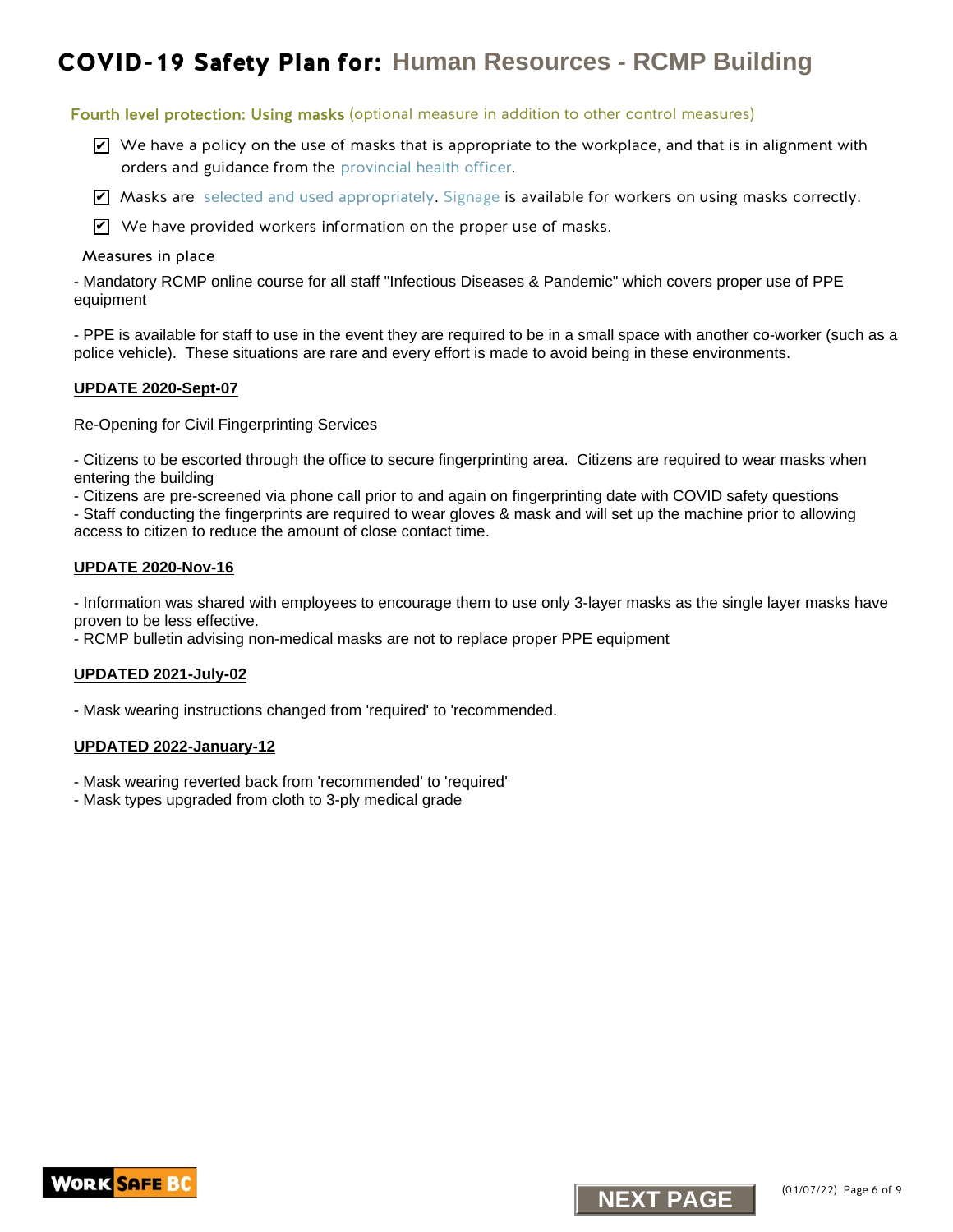#### Implement effective cleaning and hygiene practices

- $\triangledown$  Our workplace has enough handwashing facilities on site for all our workers. Handwashing locations are visible and easily accessed.
- $\blacktriangledown$  We have policies that specify when workers must wash their hands and we have communicated good hygiene practices to workers. Frequent handwashing and good hygiene practices are essential to reduce the spread of the virus. [[Handwashing](https://www.worksafebc.com/en/resources/health-safety/posters/help-prevent-spread-covid-19-handwashing?lang=en) and [Cover coughs and sneezes](https://www.worksafebc.com/en/resources/health-safety/posters/help-prevent-spread-covid-19-cover-coughs-sneezes?lang=en) posters are available at worksafebc.com.] **NEXT PAGE THE STATE AND THE SECT AND THE SECT AND THE SECT AND THE SECT AND THE SECT AND THE SECT AND THE SECT AND THE SECTION OF SECTION CONTINUES TO THE SECTION OF SECTION AND THE SECTION OF SECTION AND THE SECTION OF S**

 $\blacktriangledown$  We are maintaining a clean environment in the workplace through routine cleaning practices.

 $\angle\!\!\!\!\perp$  Workers who are cleaning have adequate training and materials.

#### Cleaning protocols

- Ensure all handcleaning stations are full and operational
- Hand sanitizer has been made available to each employee

- Increased cleaning protocols have been implemented for the janitorial staff to implement, including water coolers, high traffic areas, door handles and counter surfaces

- Commercial cleaning of fleet vehicles has been ordered for once a week.
- Front Counter staff wipe down high touch areas such as Moneris interact machine and counter area
- Cash is no longer accepted as payment

#### **UPDATE 2020-Nov-16**

- Cleaning schedules have been implemented with designated office areas assigned.

- Shared food items in bulk containers in the canteen have been removed and will not be replaced in the forseeable future

- Glove dispenser purchased for Front Counter area to keep the area clean of clutter and prevent multiple people touching the box surface



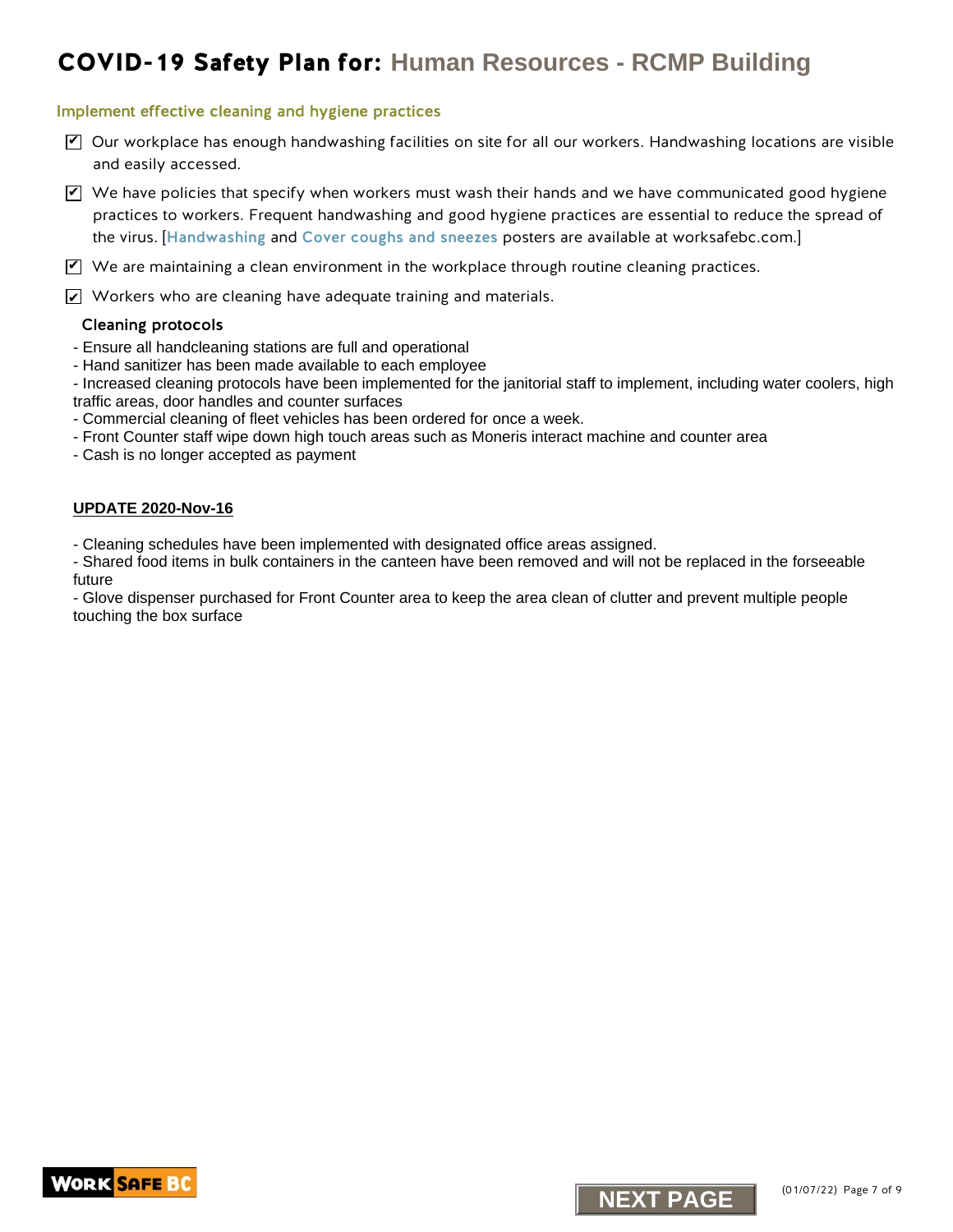### Step 3: Develop policies

Develop the necessary policies to manage your workplace, including policies around who can be at the workplace, how to address illness that arises at the workplace, and how workers can be kept safe in adjusted working conditions.

Our workplace policies ensure that workers and others showing symptoms of COVID-19 are prohibited from the workplace.

- We have policies in place to support workers in receiving COVID-19 vaccinations to the extent that we are able.
- Employers may implement vaccination policies at their workplace. Employers with vaccination policies have clearly communicated this policy to workers. More information is available at [worksafebc.com/en/covid-19/vaccination-and](www.worksafebc.com\en\covid-19\vaccination-and-the-workplace)the-workplace.
- □ Some employers may have rapid COVID-19 point-of-care screening programs or have access to rapid antigen tests. Any such programs are conducted in accordance with BCCDC guidance and clearly communicated to workers as appropriate.
- $\blacktriangledown$  All individuals, including those with symptoms of COVID-19, those who have been in contact with a COVID-19 positive individual, or those who have travelled outside of Canada, must follow the [guidance of public health](http://www.bccdc.ca/health-info/diseases-conditions/covid-19/self-isolation#How--long).
- $\blacktriangleright$  Visitors are prohibited or limited in the workplace.
- $\blacktriangleright$  First aid attendants have been provided OFAA protocols for use during the COVID-19 pandemic.
- $\blacktriangleright$  We have a [working alone policy](https://www.worksafebc.com/en/health-safety/hazards-exposures/working-alone) in place (if needed).
- $\blacktriangledown$  . We have a work from home policy in place (if needed).
- $\blacktriangleright$  Ensure workers have the training and strategies required to address the risk of violence that may arise as customers and members of the public adapt to restrictions or modifications to the workplace. Ensure an appropriate [violence prevention program](https://www.worksafebc.com/en/health-safety/hazards-exposures/violence) is in place.

Our policy addresses workers who may start to feel ill at work. It includes the following:

- $\Box$  Sick workers should report to first aid, even with mild symptoms.
- $\blacktriangledown$  Sick workers should be asked to wash or sanitize their hands, provided with a mask, and isolated. Ask the worker to go straight home. [Consult the [BC COVID-19 Self-Assessment Tool](https://bc.thrive.health/), or call 811 for further guidance related to testing and self-isolation.] **NEXT Plan for:** Human Resources - RCMP Building<br>
tep 2: Develop politics and the worker and the worker and the worker and the worker and the worker and the worker and the worker and the worker and the worker and the worke
- $\blacktriangleright$  If the worker is severely ill (e.g., difficulty breathing, chest pain), call 911.
- $\blacktriangleright$  Clean and disinfect any surfaces that the ill worker has come into contact with.

### Step 4: Develop communication plans and training

You must ensure that everyone entering the workplace, including workers from other employers, knows how to keep themselves safe while at your workplace.

- $\blacktriangleleft$  We have a training plan to ensure everyone is trained in workplace policies and procedures.
- $\blacktriangleright$  All workers have received the policies for staying home when sick.
- $\blacktriangledown$  We have posted signage at the workplace, including occupancy limits and effective hygiene practices. [A customizable [occupancy limit poster](https://www.worksafebc.com/en/resources/health-safety/posters/help-prevent-spread-covid-19-occupancy-limit?lang=en) and [handwashing signage](https://www.worksafebc.com/en/resources/health-safety/posters/help-prevent-spread-covid-19-handwashing?lang=en) are available on worksafebc.com.]
- $\blacktriangledown$  We have posted signage at the main entrance indicating that visitors and workers with symptoms are restricted from entering.
- $\blacktriangledown$  Supervisors have been trained on monitoring workers and the workplace to ensure policies and procedures are being followed.